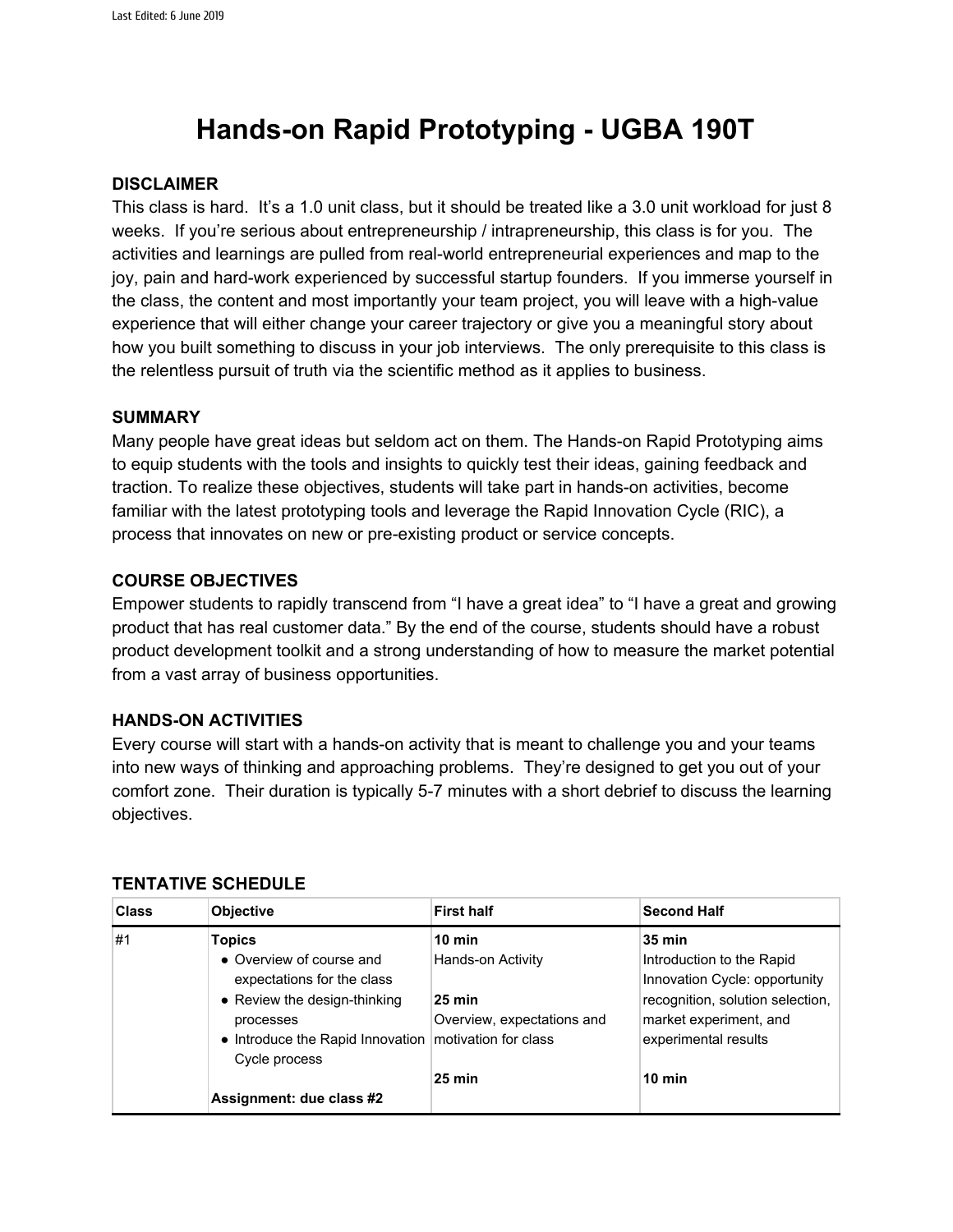|    | <i><b>Individual</b></i><br>• 01: READING: "Rapid<br>Innovation Cycle", McCoy, et.<br>al.<br>• 02: SURVEY: complete<br>student survey: Class<br>Expectations<br>• 03: INSTALL: Cura & Repetier<br>Host<br>• 04: CREATE: An account on<br>TinkerCAD.com<br>• 05: SUBMIT: Thingiverse<br>model scaled and exported to<br>print in <15 min<br>Teams<br>• 06: Confirm teams<br>• 07: Project Check-in #1 | Review of the design-thinking<br>process and iteration                                                                                                                                                                                                                                                                   | Teams present prototypes to<br>class in 1 min presentations<br>5 min<br>Wrap-up/open discussion                                                                                                                                                                                                                                    |
|----|------------------------------------------------------------------------------------------------------------------------------------------------------------------------------------------------------------------------------------------------------------------------------------------------------------------------------------------------------------------------------------------------------|--------------------------------------------------------------------------------------------------------------------------------------------------------------------------------------------------------------------------------------------------------------------------------------------------------------------------|------------------------------------------------------------------------------------------------------------------------------------------------------------------------------------------------------------------------------------------------------------------------------------------------------------------------------------|
| #2 | <b>Topics</b><br>• Hardware Prototyping<br>• Digital Fabrication<br>• Emphasis 3D Printing<br>• Intro to basic 3D modeling<br>(CAD)<br>• Intro to basic 3D printing<br>Assignment: due class #3<br><i><b>Individual</b></i><br>• 08: READING: "Innovation as<br>a learning process", Barry &<br>Beckman<br>Teams<br>• 09: Project Check-in #2                                                        | $10$ min<br>Hands-on Activity<br>10 min<br>Overview of Hardware<br>Prototyping<br>Why 3D Printing matters for<br>hardware prototyping<br>$10 \text{ min}$<br>Overview of Printrbot 3D Printer<br>10 min<br>Overview of 3D Printing<br>Workflow<br>10 min<br><b>Activity: Using TinkerCAD to</b><br>create your own parts | $30 \text{ min}$<br>In teams: Hands-on 3D<br>printing workshop<br>Machine setup<br>3D print<br>٠<br>Bring your laptops<br>Students will take turns in<br>groups getting 3D prints<br>started<br>$20 \text{ min}$<br>Overview of TinkerCAD<br>Overview of Selva3D<br>Overview of Thingiverse<br>$10$ min<br>Wrap-up/open discussion |
| #3 | <b>Topics</b><br>Software Prototyping<br>Web applications<br>Mobile applications<br>$\bullet$<br>Collecting data from your<br>market experiments<br>RIC in the context of building<br>a startup                                                                                                                                                                                                      | 10 min<br>Hands-on Activity<br><b>30 min</b><br>3D Design using Thingiverse,<br>TinkerCAD and Selva3D<br>10 min                                                                                                                                                                                                          | <b>50 min</b><br>Faking it<br>Paper Prototypes / Crazy 8's<br>methodology<br>Wix Software Prototype Live<br>Demo<br>$10$ min<br>Wrap-up/open discussion                                                                                                                                                                            |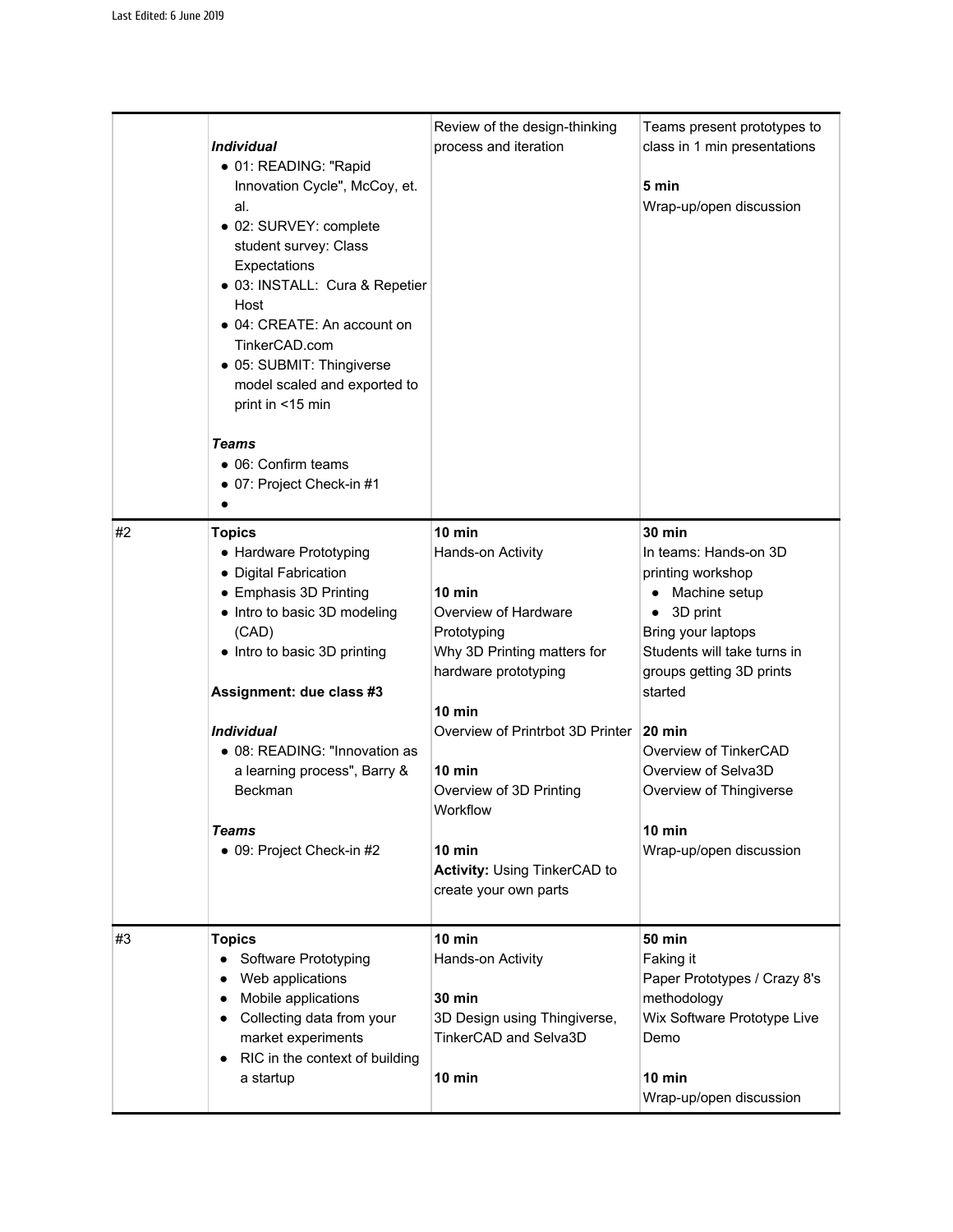|    | Assignment: due class #4<br><i><b>Individual</b></i><br>• 10: Install PoP app on your<br>smartphone<br><b>Teams</b><br>• All teams:<br>11: Project Check-in #3<br>$\bullet$<br>• Hardware teams:<br>12: SUBMIT: physical<br>$\bullet$<br>hardware prototype<br>creation and exposure to<br>target audience                                                                                                                                                                                  | Hardware Prototyping Q&A and<br><b>Start Software Prototyping</b><br>discussions                                                                                                                                                            |                                                                                                                                                                                                                                                                               |
|----|---------------------------------------------------------------------------------------------------------------------------------------------------------------------------------------------------------------------------------------------------------------------------------------------------------------------------------------------------------------------------------------------------------------------------------------------------------------------------------------------|---------------------------------------------------------------------------------------------------------------------------------------------------------------------------------------------------------------------------------------------|-------------------------------------------------------------------------------------------------------------------------------------------------------------------------------------------------------------------------------------------------------------------------------|
| #4 | <b>Topics</b><br>• Collecting data from your<br>market experiments<br>• RIC in the context of building a<br>startup<br>Assignment: due class #5<br><i><b>Individual</b></i><br>• 13: SUBMIT: 3D CAD file for a<br>hardware prototype (Optional)<br><b>Teams</b><br>• All teams:<br>14: SUBMIT: basic<br>company website<br>15: Project Check-in #4<br>• Software teams:<br>16: SUBMIT: PoP App /<br>$\bullet$<br><b>PowerPoint Software</b><br>Prototype and exposure<br>to target audience | $10$ min<br>Hands-on Activity<br>40 min<br>Recap of software prototyping<br>tools learned thus far: crazy 8s,<br>PoP App<br>PowerPoint prototypes / Google<br>Slide Prototypes<br>Invision Prototypes (overview)<br>Landing page prototypes | $20$ min<br><b>Student Demo of Software</b><br>Prototyping<br>Mid-class Audit (led by class<br>reps)<br>20 min<br>RIC in context of You3Dit<br>Other examples of Rapid<br>Prototype in the industry<br>5 min<br><b>Team Reports</b><br>15 min<br><b>Class Rep Evaluations</b> |
| #5 | <b>Topics</b><br>• Introduction to Outsourcing,<br>Crowdsourcing, and<br>Crowdfunding<br>Assignment: due class #6                                                                                                                                                                                                                                                                                                                                                                           | 10 min<br>Hands-on Activity<br>$10$ min<br>DemoDay overview<br><b>30 min</b>                                                                                                                                                                | $10$ min<br>Kickstarter Example:<br>RaverRings<br>$20 \text{ min}$<br>Work in teams                                                                                                                                                                                           |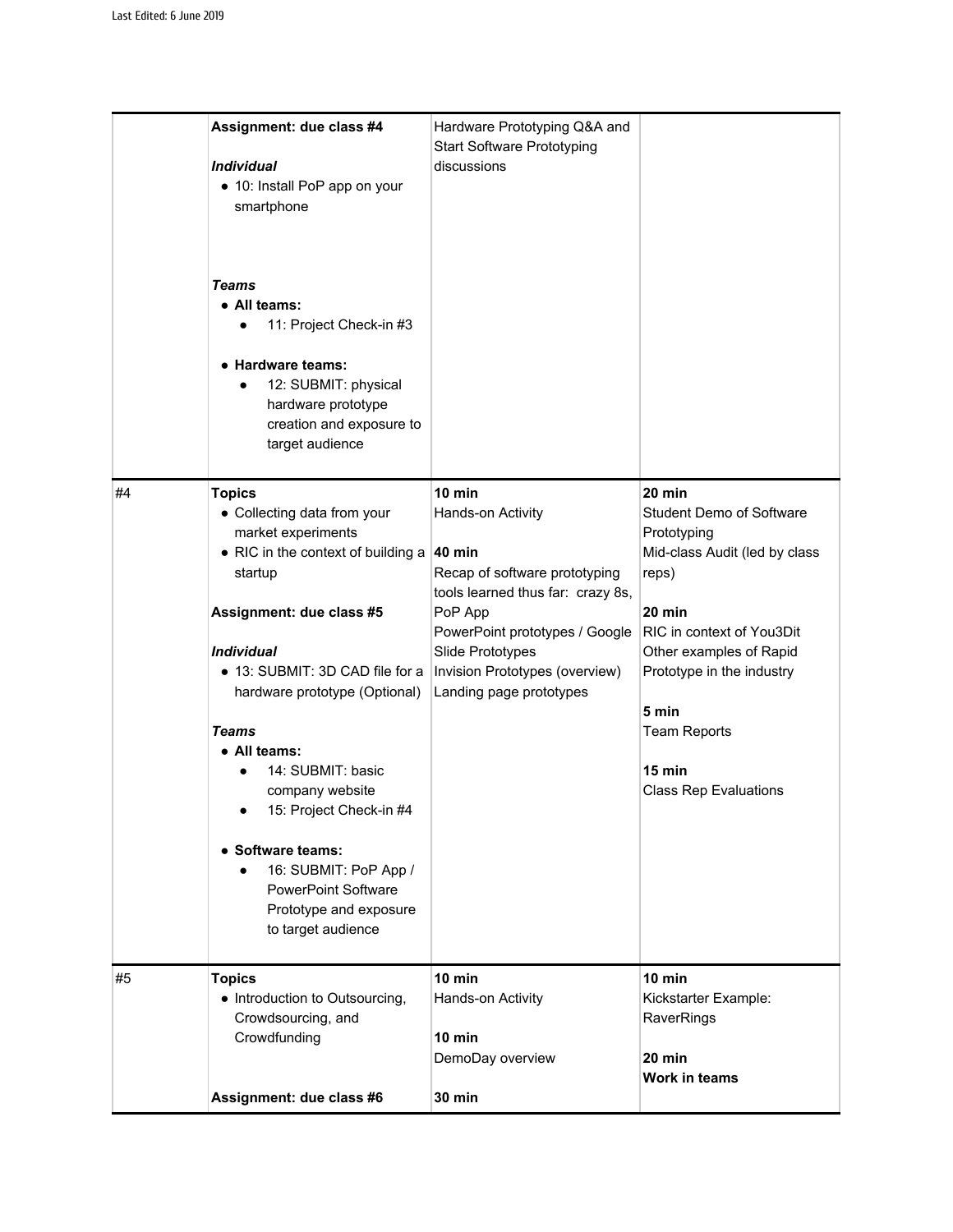|                 | <b>Teams</b><br>• 17: Project Check-in #5                                                                                                                                                                                                      | Outsourcing, Crowdsourcing,<br>and Crowdfunding                                                                                                                                         | Students use Fivver (or other<br>tools) to outsource some<br>aspect of the project<br>$20 \text{ min}$<br><b>Guest Speaker</b><br><b>TBD</b><br>$10 \text{ min}$<br>Wrap-up/open discussion |
|-----------------|------------------------------------------------------------------------------------------------------------------------------------------------------------------------------------------------------------------------------------------------|-----------------------------------------------------------------------------------------------------------------------------------------------------------------------------------------|---------------------------------------------------------------------------------------------------------------------------------------------------------------------------------------------|
| #6              | <b>Topics</b><br>• What happens in a DemoDay<br>• 4D prototyping<br>• Service prototyping<br>Assignment: due class #7<br><b>Teams</b><br>• 18: Project Check-in #6                                                                             | 10 min<br>Hands-on Activity<br>$10$ min<br>DemoDay overview #2<br>10 min<br>4D prototyping<br>$20 \text{ min}$<br>Concierging and Service<br>prototyping                                | $20 \text{ min}$<br>Team reports<br><b>30 min</b><br>Work in teams + coaching<br>sessions<br>10 min<br>Wrap-up/open discussion                                                              |
| #7              | • Innovating in a Corporate<br>Environment<br><b>Assignment: due DemoDay</b><br><b>Teams</b><br>• 19: PREPARE: Before next<br>class 3/25, prepare posters,<br>demos, etc. for Demo Day.<br>· 20: SUBMIT all FINAL digital<br>files to Bcourses | $10$ min<br>Hands-on Activity<br>20 min<br>Innovating in a Corporate<br>Environment<br>$10 \text{ min}$<br>Course summary<br>What's next for you after Haas<br>10 min<br>Demo Day setup | 10 min<br>DemoDay Q&A<br>40 min<br>Work with teams on final<br>project, DemoDay<br>presentation and remaining<br><b>RICs</b><br>10 min<br>Wrap-up/open discussion                           |
| #8<br>(DemoDay) | • DemoDay<br><b>Assignment: day after DemoDay</b><br>• 21: SUBMIT: Record a short,<br>2-3 minute video of your Demo<br>Day Poster Presentation and<br>upload it to YouTube (can be a<br>hidden link).                                          | 10 min<br>Poster Setup<br><b>40 min</b><br>DemoDay + Intro                                                                                                                              | <b>40 min</b><br>DemoDay Cont'd<br>10 min<br>Demo Day Wrap                                                                                                                                  |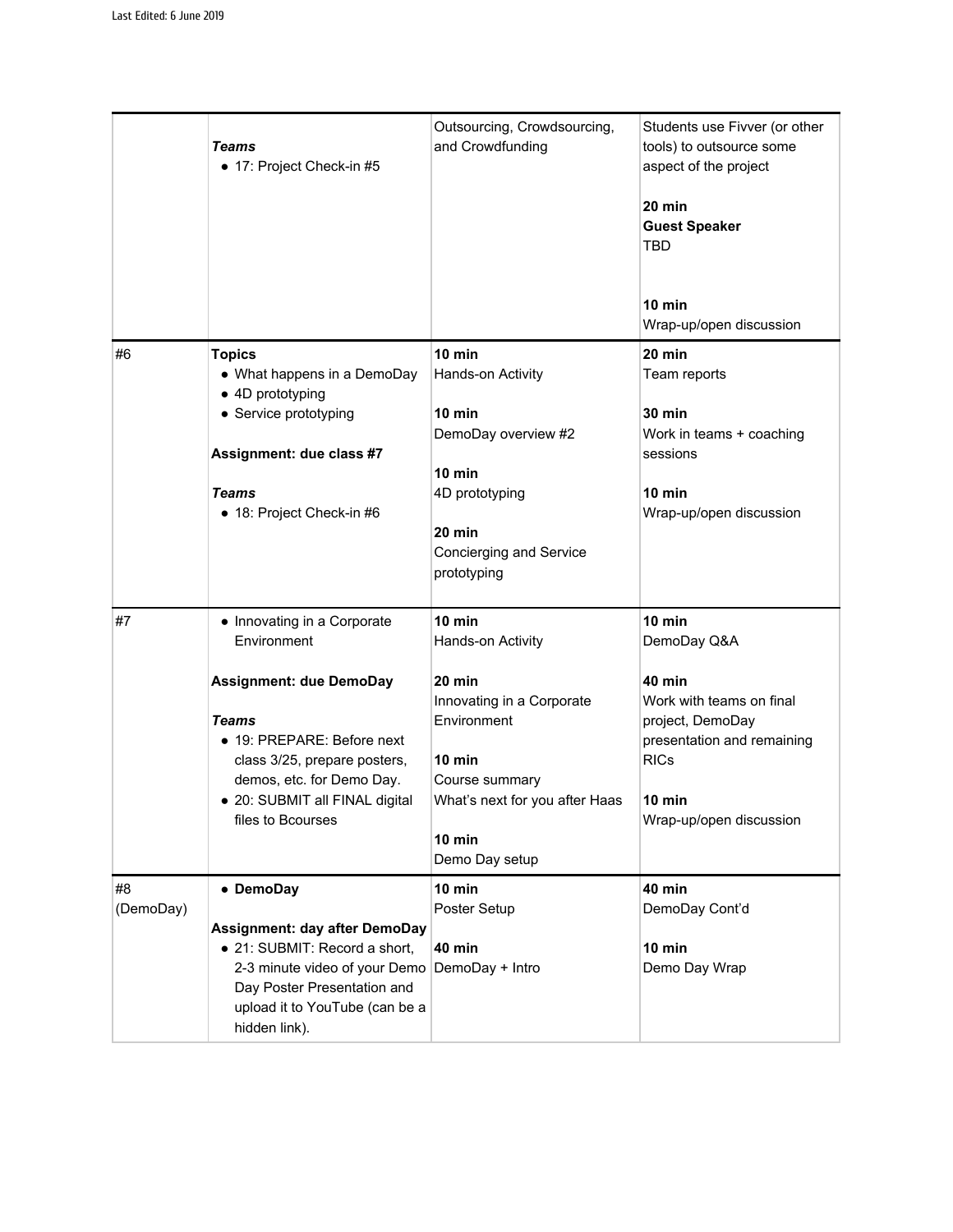# **Assignments, Due Dates and Make-ups**

No makeup assignments. We will drop your lowest score on one, non-check-in assignment. We offer numerous ways to earn bonus points (which will go towards class participation OR assignments at the teacher's discretion). All due dates on this syllabus are tentative. All actual due dates are found on Bcourses. Use bCourses as your single source of truth.

# **Optional Readings and Media**

The most up-to-date links and other media will be found on bCourses. While not required, these references are important readings if you want to increase your success in entrepreneurship or intrapreneurship:

| #              | <b>Title</b>                                                                                                                         | <b>Authors</b>                                    | <b>Date</b> | <b>Format</b> | <b>Topic</b>     | <b>Reference Comment</b>                                                                                                                                                            |
|----------------|--------------------------------------------------------------------------------------------------------------------------------------|---------------------------------------------------|-------------|---------------|------------------|-------------------------------------------------------------------------------------------------------------------------------------------------------------------------------------|
| 1.             | The Rapid<br>Innovation Cycle -<br>An innovation and<br>market testing<br>process for new<br>products and<br>services<br>development | McCoy,<br>C.D.,<br>Chagpar, Z.,<br>Tasic, I       |             | 2012 Article  | Entrepreneurship | Market experimentation<br>process which is the<br>foundation for Hands-on<br>Rapid Prototyping                                                                                      |
| $\overline{2}$ | The 4-hour Work<br>Week                                                                                                              | <b>Tim Ferriss</b>                                | 2007        | <b>Book</b>   | Entrepreneurship | Rethink what it means<br>to be "Rich". The "New<br>Rich" value time and<br>experiencesnot<br>money.                                                                                 |
| 3              | Innovation as a<br>Learning Process:<br><b>Embedding Design</b><br>Thinking, 2007                                                    | Sara L.<br><b>Beckman</b><br>and Michael<br>Barry | 2007        | Article       | Innovation       | Pioneer of Innovation as<br>a Learning Process.<br>Most of all the<br>frameworks discussing<br>innovation involve some<br>aspect of the<br>frameworks presented<br>in this article. |
| 4              | The Lean Startup                                                                                                                     | <b>Eric Ries</b>                                  | 2011        | <b>Book</b>   | Entrepreneurship | Build, test, learn. It's<br>that simple; which is<br>what makes it so<br>powerful.                                                                                                  |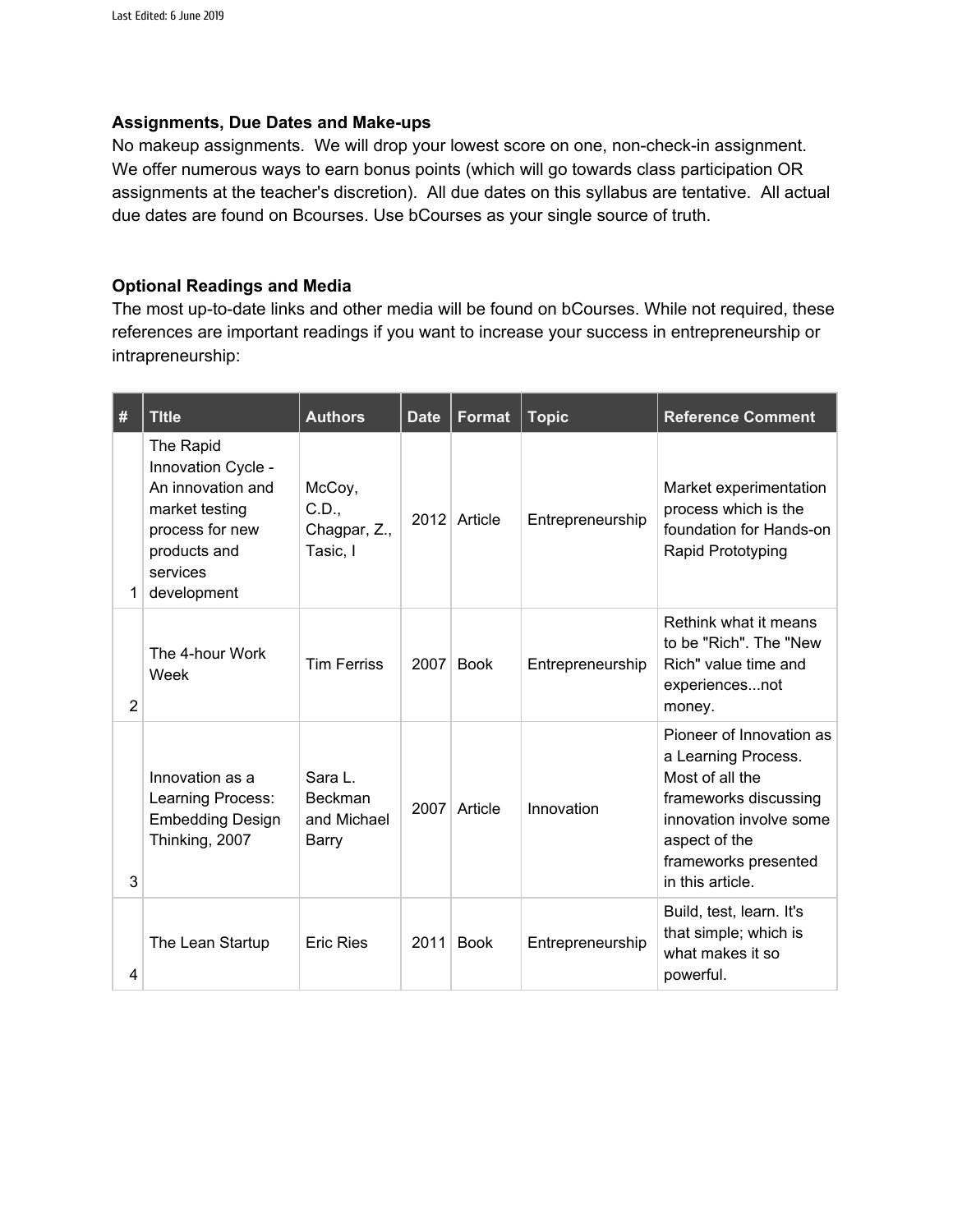| 5               | Design a Better<br><b>Business</b>                                                                    | Patrick van<br>der Pijl,<br>Justin Lokitz,<br>and Lisa Kay<br>Solomon<br>Designed by<br>Erik van der<br>Pluijm &<br>Maarten van<br>Lieshout |      | $2016$ Book | Innovation       | These people know how<br>to innovate around<br>business models and<br>kickstart new products /<br>services.                                                                              |
|-----------------|-------------------------------------------------------------------------------------------------------|---------------------------------------------------------------------------------------------------------------------------------------------|------|-------------|------------------|------------------------------------------------------------------------------------------------------------------------------------------------------------------------------------------|
| 6               | The Startup Owner's<br>Manual                                                                         | <b>Steve Blank</b><br>and Bob<br>Dorf                                                                                                       | 2012 | <b>Book</b> | Entrepreneurship | A reference manual for<br>how to build your<br>startup                                                                                                                                   |
| $\overline{7}$  | How to Start a<br>Startup                                                                             | Altman, Sam                                                                                                                                 | 2014 | Video       | Entrepreneurship | Words of wisdom from<br>those who have been in<br>the startup trenches.<br>Video Series by Sam<br>Altman + Guest<br>Speakers                                                             |
| 8               | Shoe Dog: A Memoir<br>by the Creator of<br><b>Nike</b>                                                | Phil Knight                                                                                                                                 | 2016 | <b>Book</b> | Entrepreneurship | The amazing story of<br>Phil Knight and how he<br>built the Nike empire.                                                                                                                 |
| 9               | Measure What<br><b>Matters</b>                                                                        | John Doerr                                                                                                                                  | 2017 | <b>Book</b> | Management       | Powerful story on<br>Objectives and Key<br>Results aka, OKRs. The<br>tool Google used and<br>continues to use to<br>manage extraordinary<br>business progress                            |
| 10 <sup>°</sup> | The E-Myth<br>Revisited: Why Most<br><b>Small Businesses</b><br>Don't work and What<br>to Do About It | Michael<br>Gerber                                                                                                                           |      | 1986 Book   | Entrepreneurship | Dated examples, but<br>process and structural<br>framework of a<br>"franchise prototype" is<br>helpful to get some<br>entrepreneurs "unstuck"<br>from being the "eternal<br>technician". |

For more recommended reading and other tools, check out this link: <http://bit.ly/rapid-prototyping-tools>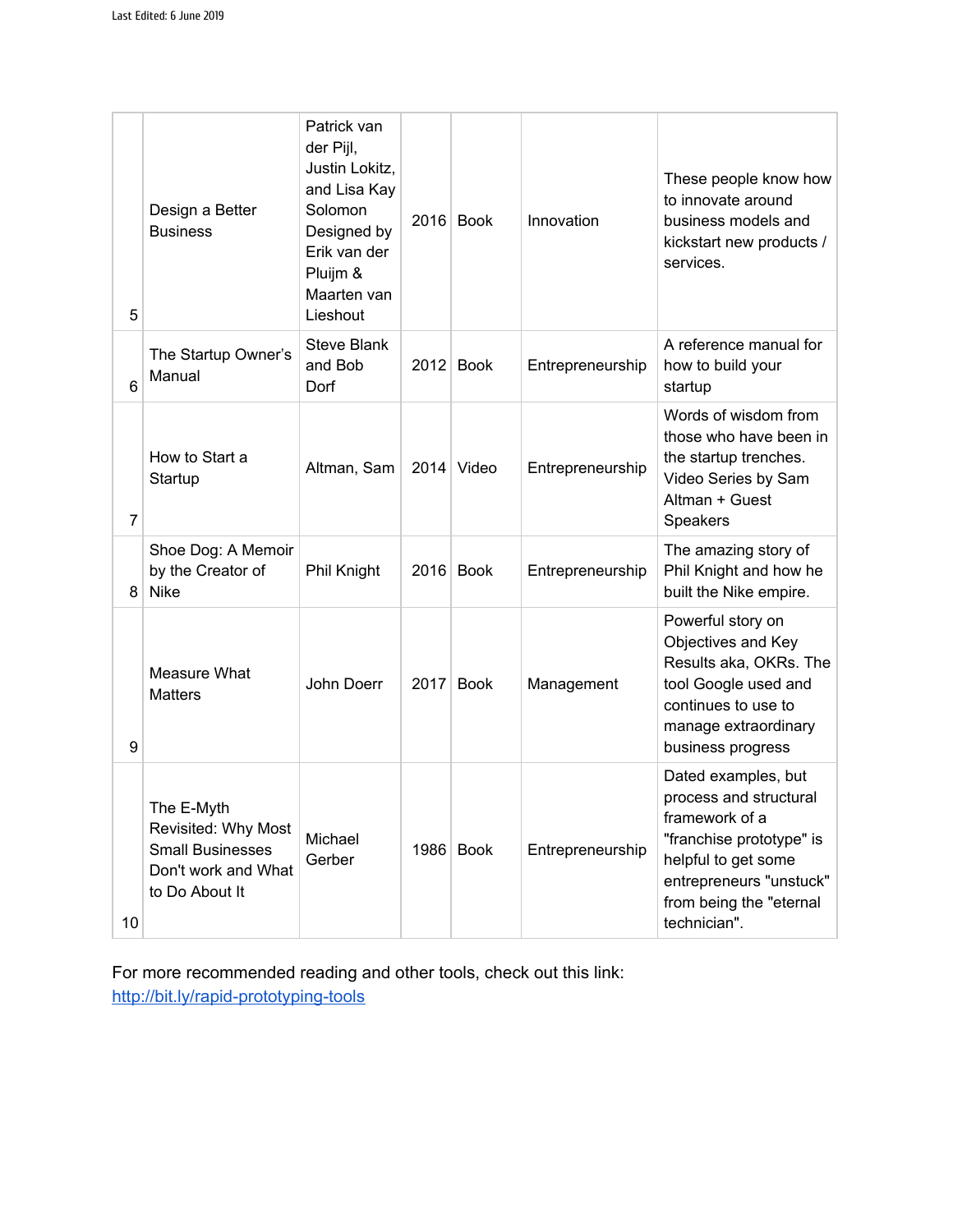### **EVALUATION**

Class participation will be evaluated individually while projects will be evaluated ash a team. Attendance, participation, contributions and punctual submission of assignments are among the basic evaluation criteria. Most importantly, teams will be evaluated based on their ability to grasp the materials taught both in class and learned in outside activities (readings, experiments, etc.), their demonstrated ability in using the tools presented and finally, their ability to apply the fundamental concepts of the Rapid Innovation Cycle process. "The journey is more important than the destination".

## **Breakdown:**

| Class Participation (Emphasis on contribution / insight value) | 20% |
|----------------------------------------------------------------|-----|
| Non-Check-in Assignments                                       | 20% |
| In Class Hands-on Activities                                   | 10% |
| Final Project & Check-ins*                                     | 50% |

*\* judged by both teaching team and industry professionals on the ability to execute on the Rapid Innovation Cycle process & leverage the tools taught in class.*

## **Details on Evaluation:**

The final grading breakdown, rubrics and all other scoring is at the sole discretion of the teaching team. Although the teaching team will strive to follow this syllabus and Bcourses plan, the final grading structure, format and learner evaluations can change at anytime in an effort to create fair and optimal learning outcomes that map to real-world entrepreneurial experiences.

**Class Participation** - is what it sounds like. You need to be present to participate. Asking good questions and offering opinions are part of what makes a healthy classroom dynamic. If you can positively answer, "yes" to the question, "will my comment or question add value to the course or the learning experience of others?" then these are the types of comments / questions we're looking for.

**Absences** - You will be penalized for unexcused absences and late arrivals. We have such little time together, there is no doubt that our learning goals for you will be impacted if you miss any class or portion thereof. If you are in doubt about any absence or late arrival, email a written letter, signed by an authority and saved as PDF to formally document the absence so the teaching team can fairly process amongst your peers who attend all the sessions.

**Non-Check-in Assignments** - These are all group or individual assignments which are not a check in as described below.

**In-class Hands-on Activities** - You need to arrive on time in order to participate in these activities. They last for approximately 15 minutes only and you will be evaluated on your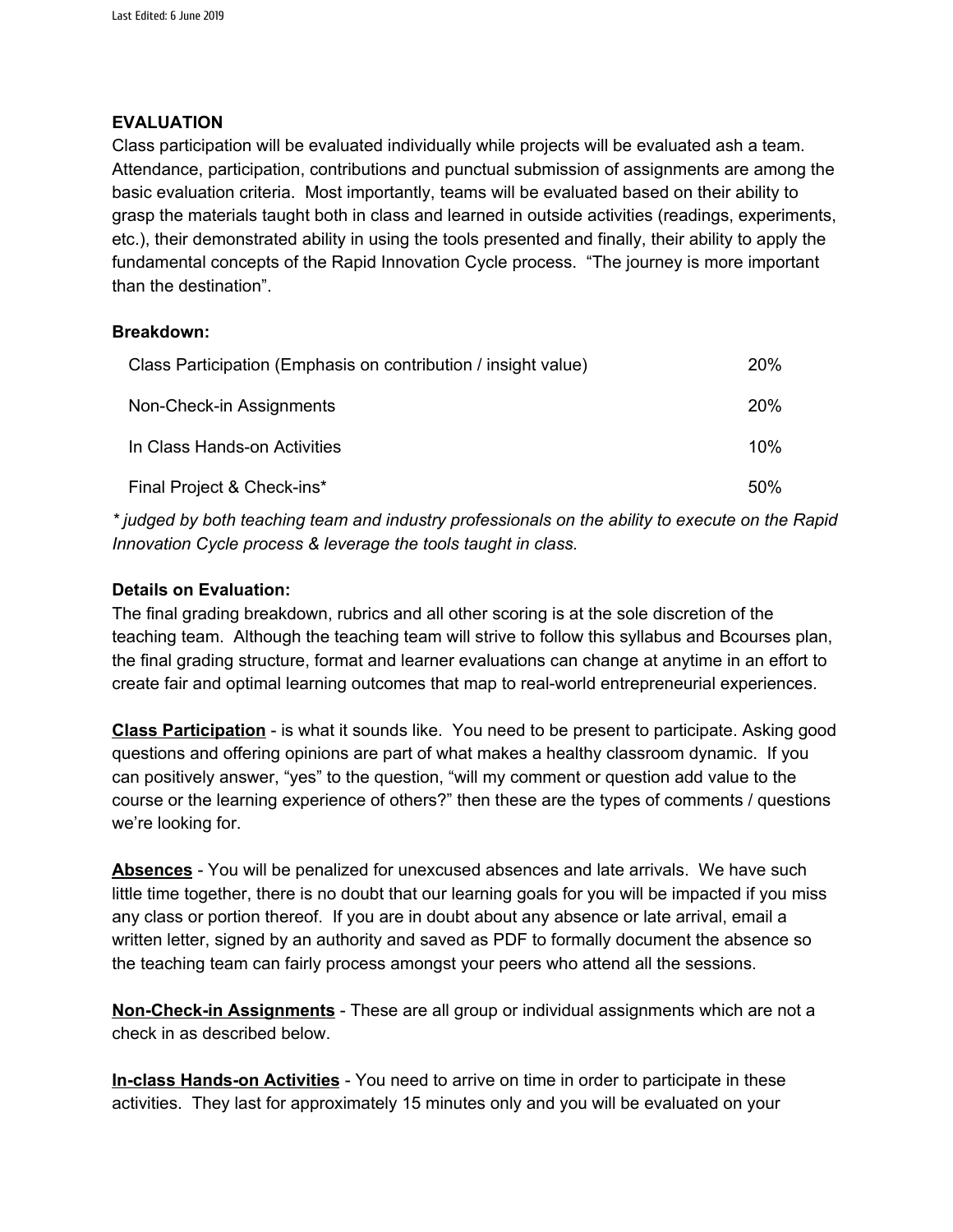successful participation in the activity, not necessarily the outcome (i.e. your paper airplane does not fly more than a foot). These exercises are to stress various skills and mindsets found commonly in entrepreneurs (problem solving, constraints, pressure, discomfort, etc.). Contribute with an open mind, a concentrated effort and a positive attitude and you'll do fine in these activities.

**Final Project & Check-ins** - Projects are submitted and presented in groups. Groups can form a team or can be comprised of individuals executing their own projects + RIC cycles but working together to tackle group assignments & other team-oriented class activities. Project Check-ins are submitted weekly in order to give the teaching team a clear understanding of where you and your team are at with your projects and to course correct.

## **FINAL PROJECT**

The final projects are a product your team's adherence to the Rapid Innovation Cycle process. If you and your team follow this process, you should have a product or service that has market feedback (although possibly quite limited) and you'll have a story to tell. Again, not all experimental data is great and sometimes knowing NOT to invest time, effort and money into an idea is equally if not more important than diving into a huge project with no market interest (recall Steve Blank´s common example, "WebVan.")

Judges from both industry and academia will evaluate on the following metrics:

- 1. Use of the four Rapid Innovation Cycle (RIC) phases
- 2. Value of the project as determined by your customer / client / stakeholder feedback (proposed product or service solves a real problem or relieves a real pain)
- 3. Generation of a product and / or service prototypes
- 4. Data received and insights generated on the product / service from the iterative RIC process
- 5. The significance of the measured data & the key business decisions made from this data
- 6. The pitch / student presentation.
- 7. Overall uniqueness, novelty of the project

Your group's performance on the Project Check-ins is indicative of how judges will evaluate your project. It is highly recommended to address the feedback and commentary provided on your check ins.

# **STRUCTURE**

Use of technology is permitted so long as it is focused and / or related to the course / topics / lecturers / content / etc. We understand tablet PCs, smartphones and other gadgets can be enabling. We'll permit the use of these devices until we reach a point where we believe the use is distracting to the teaching team or the surrounding students.